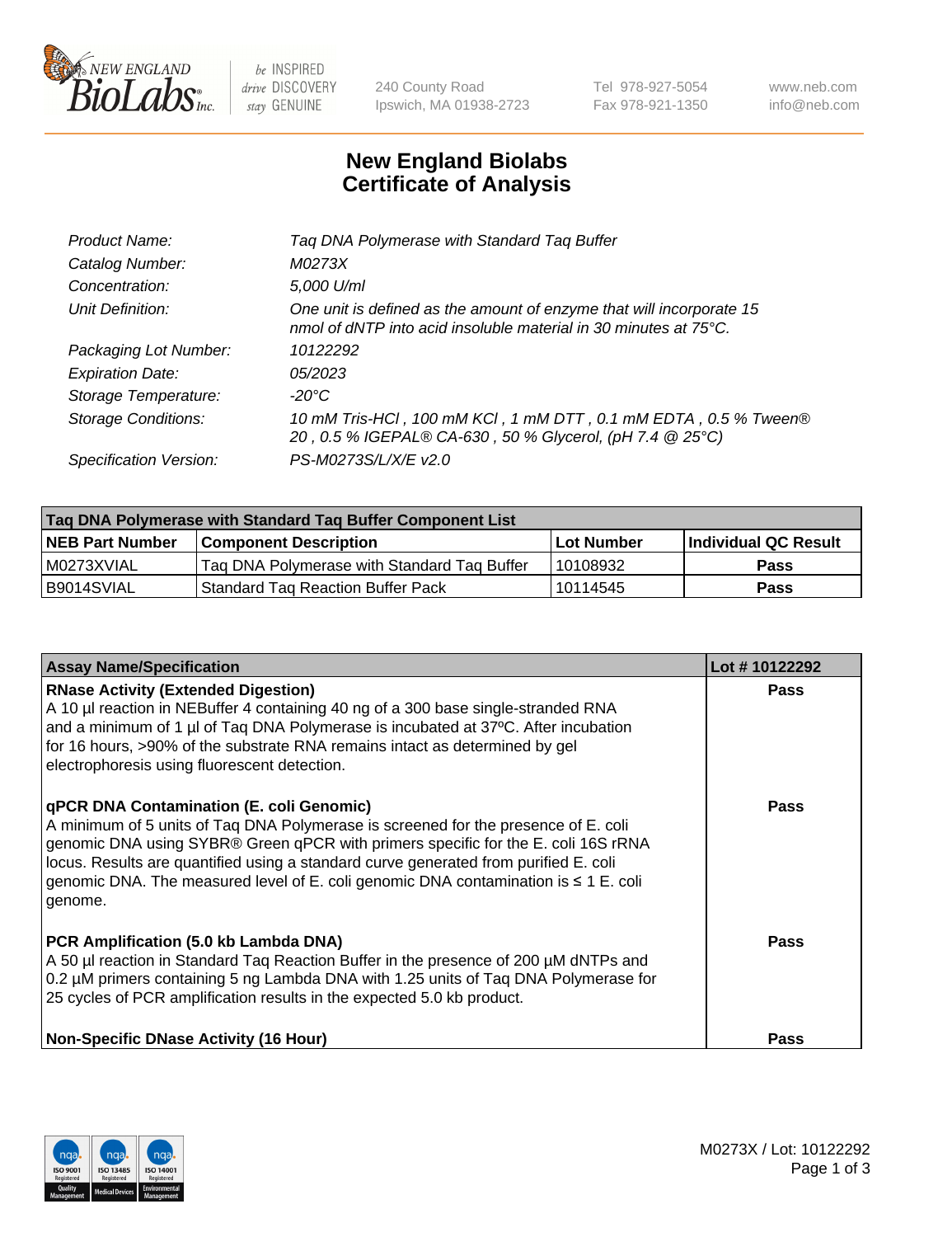

be INSPIRED drive DISCOVERY stay GENUINE

240 County Road Ipswich, MA 01938-2723 Tel 978-927-5054 Fax 978-921-1350

www.neb.com info@neb.com

| <b>Assay Name/Specification</b>                                                                                                                                                                                                                                                                                                                           | Lot #10122292 |
|-----------------------------------------------------------------------------------------------------------------------------------------------------------------------------------------------------------------------------------------------------------------------------------------------------------------------------------------------------------|---------------|
| A 50 µl reaction in NEBuffer 2 containing 1 µg of T3 or T7 DNA in addition to a<br>reaction containing Lambda-HindIII DNA and a minimum of 5 units of Taq DNA<br>Polymerase incubated for 16 hours at 37°C results in a DNA pattern free of<br>detectable nuclease degradation as determined by agarose gel electrophoresis.                              |               |
| Single Stranded DNase Activity (FAM-Labeled Oligo)<br>A 50 µl reaction in ThermoPol® Reaction Buffer containing a 10 nM solution of a<br>fluorescent internal labeled oligonucleotide and a minimum of 25 units of Taq DNA<br>Polymerase incubated for 30 minutes at 37°C and 75°C yields <10% degradation as<br>determined by capillary electrophoresis. | Pass          |
| <b>Endonuclease Activity (Nicking)</b><br>A 50 µl reaction in ThermoPol® Reaction Buffer containing 1 µg of supercoiled<br>PhiX174 DNA and a minimum of 20 units of Taq DNA Polymerase incubated for 4 hours at<br>37°C and 75°C results in <10% conversion to the nicked form as determined by agarose<br>gel electrophoresis.                           | Pass          |
| <b>Phosphatase Activity (pNPP)</b><br>A 200 µl reaction in 1M Diethanolamine, pH 9.8, 0.5 mM MgCl2 containing 2.5 mM<br>p-Nitrophenyl Phosphate (pNPP) and a minimum of 100 units Taq DNA Polymerase<br>incubated for 4 hours at 37°C yields <0.0001 unit of alkaline phosphatase activity<br>as determined by spectrophotometric analysis.               | Pass          |
| <b>Protein Purity Assay (SDS-PAGE)</b><br>Taq DNA Polymerase is ≥ 99% pure as determined by SDS-PAGE analysis using Coomassie<br>Blue detection.                                                                                                                                                                                                          | Pass          |

This product has been tested and shown to be in compliance with all specifications.

One or more products referenced in this document may be covered by a 3rd-party trademark. Please visit <www.neb.com/trademarks>for additional information.